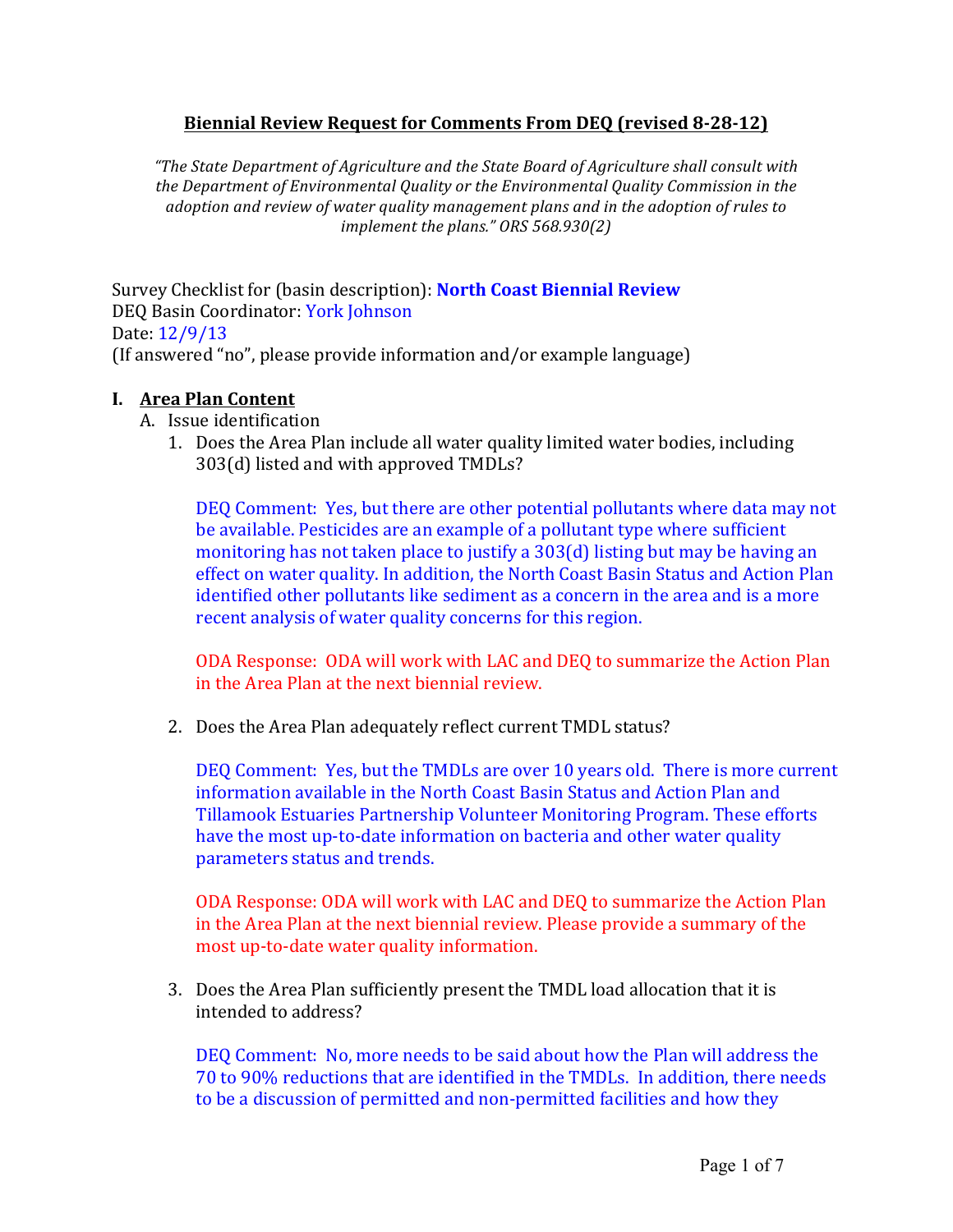interact and are affected by the implementation of this Plan and how the reduction is split between permitted and non-permitted operations.

ODA Response: ODA, the LAC and other partners will be discussing ways to identify appropriate reduction goals for the TMDL load allocation for agriculture. The results will be included in the Area Plan during the next biennial review in 2016.

4. Does the Area Plan adequately include items from applicable Groundwater Management Area Action Plans?

DEO Comment: The Clatsop Plains is an area covered by this Plan and local community members have expressed concerns about potential groundwater contamination from bacteria; this has also been highlighted by community leaders in the development of the Clatsop Plains Sub-Area Plan. The ODA North Coast Area Plan does not address the potential groundwater issues related to agriculture in the Clatsop Plains area.

- 5. ODA Response: This section of the survey refers to Groundwater Management Areas. DEQ has not started the monitoring necessary to establish a GWMA in this area. ODA and the LAC will consider a summary of the Clatsop Plains groundwater issues provided by DEQ.
- 6. Does the Area Plan present the requirements of Coastal Zone Management Act applicable to agriculture?

DEQ Comment: Yes

7. Does the Area Plan include sufficient items from the State of Oregon; Pesticide Management Plan for Water Quality Protection?

DEQ Comment: Currently the Plan contains sufficient information. However, DEQ just completed it toxics monitoring effort in the North Coast (2013). Based on the results of this study, it might be appropriate to develop milestones with timelines in the Plan related to the results of this effort.

ODA Response: Is the toxic monitoring study available? ODA will work with the LAC to insert a summary of the results of the North Coast toxics monitoring effort for the next biennial review. Developing milestones and timelines could be a good discussion to have with the LAC and partners in the future.

8. Does the Area Plan sufficiently address the needs in drinking water source areas related to agricultural pollution sources within the geographic area of the plan?

DEQ Comment: No, a majority of drinking water in the north coast of Oregon is acquired from surface streams. There are no additional requirements or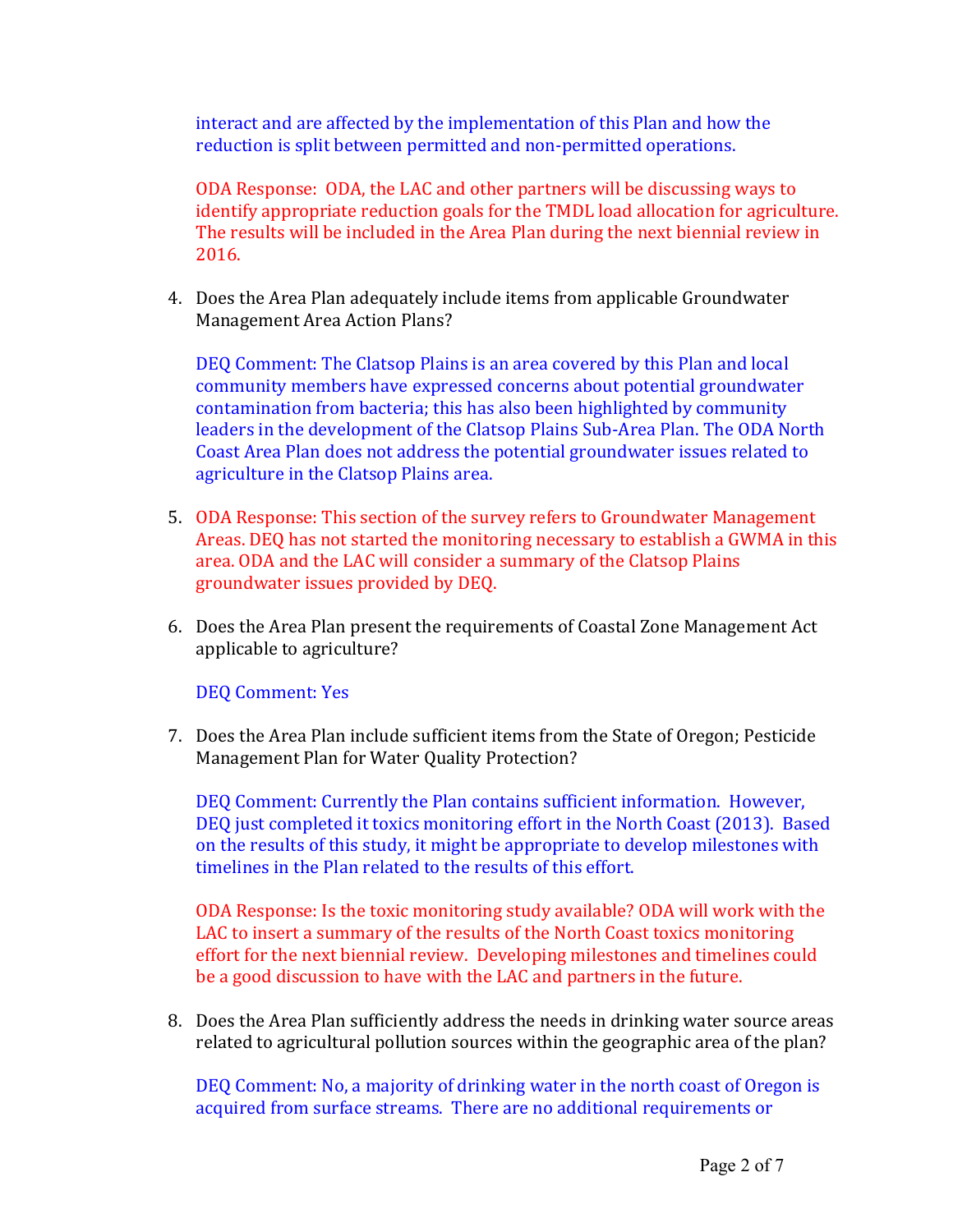precautions for agricultural operations that are adjacent to these drinking water source streams.

ODA Response: Agricultural water quality regulations currently require that producers prevent and control water pollution. Protection of drinking water sources is encompassed in the existing regulations. However, ODA welcomes a summary of information from DEQ about drinking water source areas and will work with the LAC to insert it into the Plan at the 2015 review.

- B. Goals and Objectives:
	- 1. Do the goals and objectives of the Area Plan clearly state that the purpose of the Area Plan is to prevent and control water pollution and to meet water quality standards?

## DEQ Comment: Yes

2. Does the Area Plan include clear and measurable objectives that are designed to meet water quality standards and TMDL load allocations?

DEQ Comment: No, there are no identifiable targets that this Plan is aspiring to meet. An example would be to have 90% of riparian areas in Level I condition by  $2015$ ; restore 200 miles of riparian areas converting from level III to level II: achieve and maintain 100% compliance determined from annual random inspections of at least 10% of agricultural properties in individual watersheds.

ODA Response: The AgWQ Management Program is currently developing more clear and obtainable measureable objectives for all 38 Area Plans. ODA will work with the LAC to insert these into the North Coast Basin Area Plan during the next biennial review in 2015.

- C. Strategies to Meet Water Quality Goals and Track Progress
	- 1. Are geographic and/or water quality issue priorities listed in the Area Plan consistent with TMDL and GWMA priorities?

DEQ Comment: Yes, but it also needs to include priorities identified in the North Coast Basin Status and Action Plan. In addition, the Plan should as consider priorities documented in the Tillamook Estuaries Partnership's Comprehensive **Conservation Management Plan.** 

ODA Response: ODA will work with LAC and DEQ to summarize the Action Plan in the Area Plan at the next biennial review. Please provide a summary of the most up-to-date water quality information. In addition, please see Attachment A of the Area Plan; it is a table of conservation priorities and references TEP's CCMP.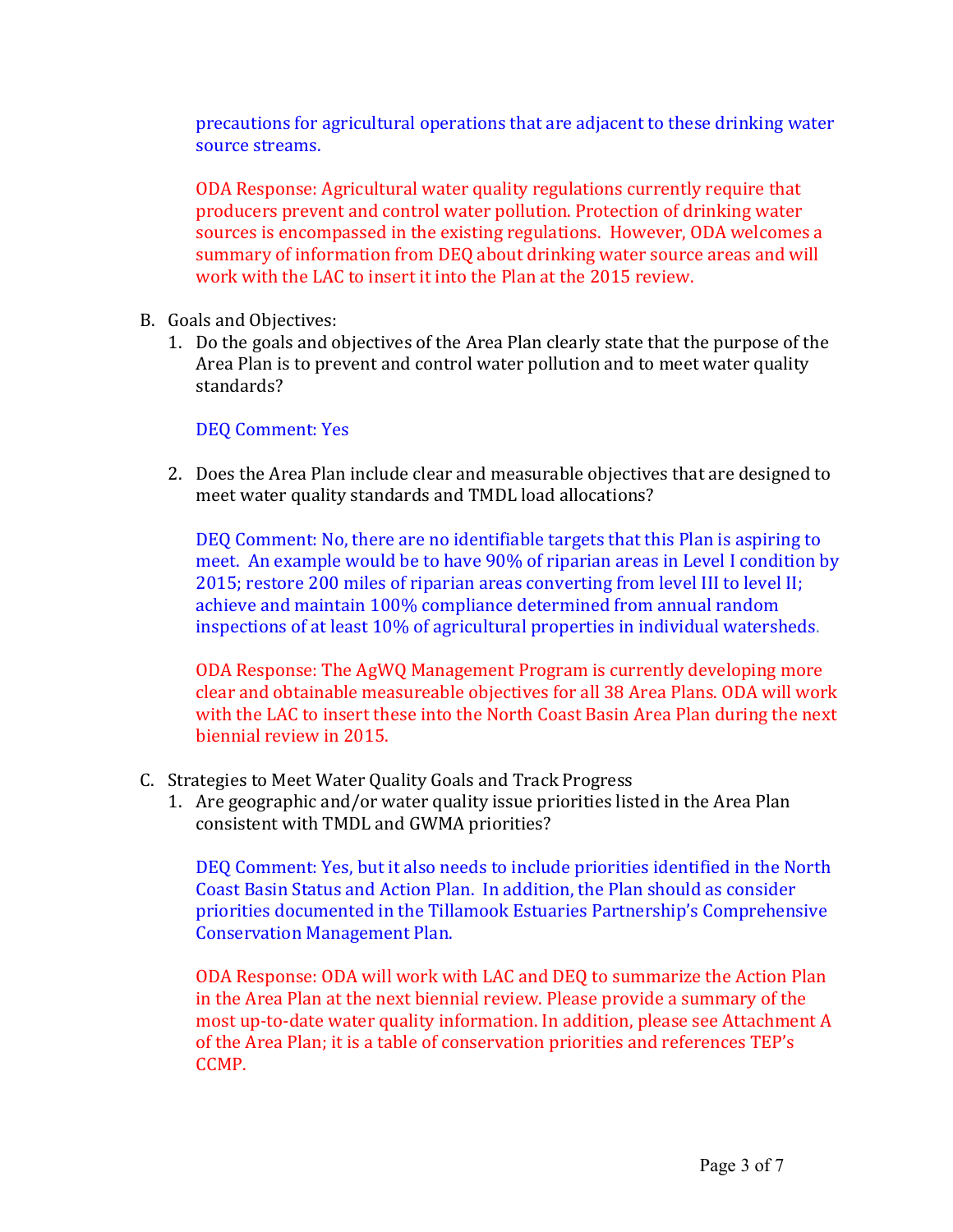2. Are geographic scales and implementation actions identified in the Area Plan appropriate to track implementation, progress, and effectiveness?

DEQ Comment: No, as mentioned previously, there are no goals to compare to such as stream mile restored or riparian condition reached. In addition, the ultimate goal is to improve water quality. This will be difficult to document if a monitoring system is not in place that is at a smaller scale than the DEQ Ambient Network. DEQ would like to assist ODA in utilizing the current data available in the region to better document water quality improvement and relate the WQ improvements to actions taken as part of this Plan. Please contact York Johnson North Coast Basin Coordinator at (503) 801-5092.

ODA Response: Thank you. ODA greatly appreciates DEQ's partnership to better document water quality improvement and relate it to the actions taken as part of Oregon's conservation efforts. ODA staff will contact Mr. Johnson after the 2014 biennial review.

3. If applicable, is the Watershed Approach Action Plan addressed?

DEQ Comment: No, there was not any reference to the Watershed Approach Action Matrix as it relates to agricultural priorities or to the status of water quality also identified in the North Coast Basin Status and Action Plan.

ODA Response: ODA will work with LAC and DEQ to summarize the Action Plan in the Area Plan at the next biennial review. Please provide a summary of the most up-to-date water quality information.

4. Does the Area Plan provide sound evidence or reasons why implementation actions could lead to pollution reduction?

DEQ Comment: Yes

If some of the implementation actions are not consistent with TMDL and other WQ goals, explain why those practices do not contribute toward meeting those WQ goals.

DEQ Comment: Page 25 "Benefits of Drainage and Irrigation Ditches" states that the aforementioned hydraulic alterations lead to reductions in bacteria conveyance. This statement does not seem scientifically sound. In addition, on page 27 the first paragraph states the tide gates protect water quality. This also contradicts general water quality goals.

ODA Response: ODA with work with DEQ prior to the next biennial review to address this concern.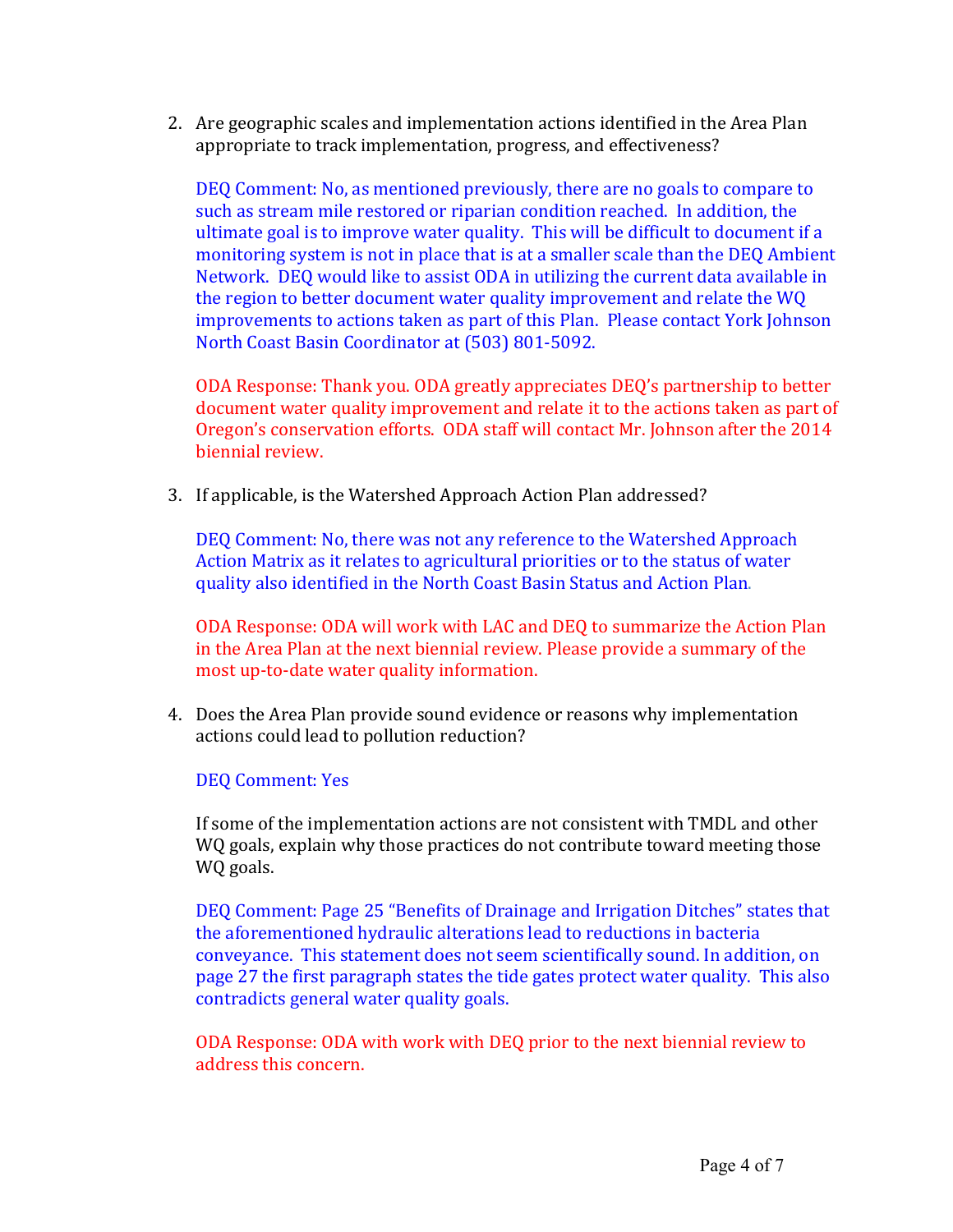5. Does the Area Plan include timelines, schedules, and measurable milestones that are consistent with the TMDL WQMP?

DEO Comment: No, see question B-2 and C-2.

ODA Response: See our comments under B-2 and C-2

6. Is monitoring adequate to determine whether progress is being made to achieve the goals of the plan?

DEQ Comment: No.

If no, are monitoring needs identified and is there a strategy to meet those needs?

DEQ Comment: As stated in question A-2, this Plan does not references current monitoring efforts in place nor does it identify areas or resources that would lead to improvements in the current monitoring efforts. An example would be to identify ODA funds to support volunteer bacteria monitoring in Clatsop and Columbia counties or provide technical assistance to local watershed councils and SWCDs in these counties. The goal of this effort should be to develop a volunteer monitoring program that emulates the program maintained by the Tillamook Estuaries Partnership in Nestucca, Tillamook Bay, and Nehalem watersheds.

ODA Response: SWCDs around the state are embarking on identifying small geographic areas to work in. Pre-and Post-Assessments will be conducted over a period of time. The majority of these areas will be assesses for landscape conditions (primarily streamside vegetation) and others will be monitoring water quality directly. ODA will develop additional water quality monitoring, as human, technical, and financial resources will allow. Talks have already begun with Steve Hanson, DEQ's Volunteer Water Quality Monitoring Team Lead and Koto Kishida, DEO's Nonpoint Source Program Lead to coordinate and collaborate resources.

## **II. Implementation/evaluation**

A. Are voluntary efforts sufficient to implement the Area Plan or are additional incentives needed to increase the rate of participation?

DEQ Comment: Additional incentives are needed to reach the non-permitted agricultural community. See question C-2 and C-6.

ODA Response: See our comments for C-2 and C-6.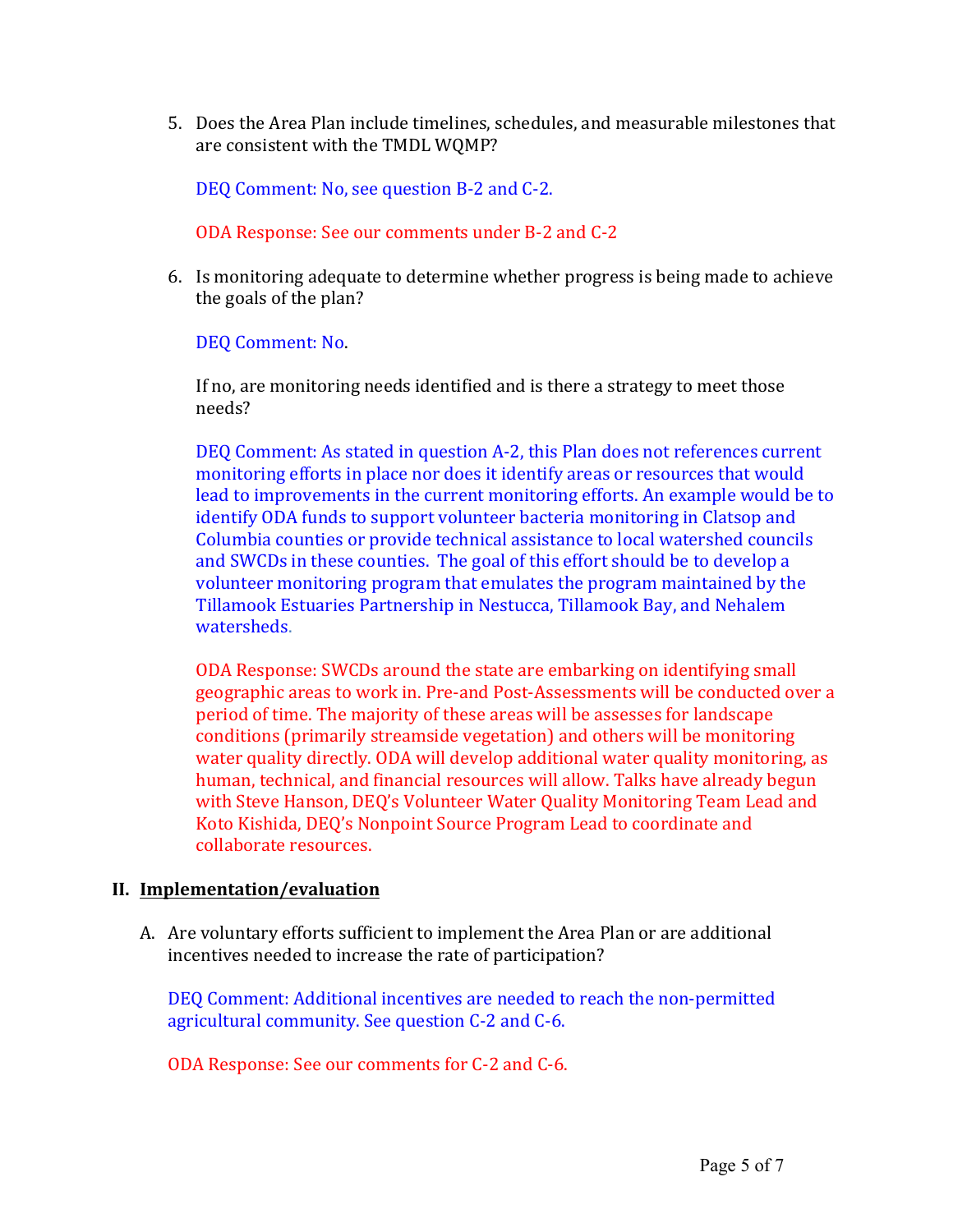B. Are milestones and timelines established for Area Plans achieving the goal of the Program?

DEO Comment: No, see questions B-2 and C-2.

ODA Response: See our comments for B-2 and C-2.

C. Is reasonable progress being made towards accomplishing milestones and timelines in the Area Plan?

DEQ Comment: Some progress is being made with improvement to water quality in the north coast. However, more focus is needed on the non-permitted agricultural community and additional monitoring resources are needed in the lower Columbia watersheds. Finally the Agricultural Area Plan needs to better utilize monitoring efforts currently in place to document progress in this region.

ODA Response: ODA and the LAC are encouraged by the local improvement in water quality. In addition to the support of the focus area efforts, the LAC has recommended additional outreach is needed in smaller acreage operations. The Local Management Agencies (SWCDs) have continued to provide workshops, send information in the mail, attend community events with displays, and even knock on doors in some cases.

Additional water quality monitoring is a difficult task to achieve with limited resources. There have been several grant applications to DEQ and OWEB for additional funding for monitoring. With such a competitive process in place, it depends on the priorities of the state at the time. The SWCDs continue to apply for funding. ODA welcomes input from DEQ about how to better utilize current monitoring information to document progress.

## **III. Area Rules**

A. Are the prohibited conditions likely to be effective in making reasonable progress towards meeting state water quality goals?

DEQ Comment: Only if monitoring and enforcement is established and coordinated with the voluntary restoration programs will additional progress be made to meet state water quality goals.

ODA Response: ODA understands that successful implementation of the voluntary measures identified in the Area Plan combined with required actions will lead to meeting water quality goals. To better measure progress locally, ODA has worked with the North Coast Basin SWCDs to implement Action Plans to implement their focus areas. While ODA has established an active compliance presence in the North Coast, and has begun to implement Strategic Implementation Areas in Oregon, monitoring remains a challenge. ODA continues to welcome input from DEQ about how to improve monitoring to augment compliance and voluntary actions.